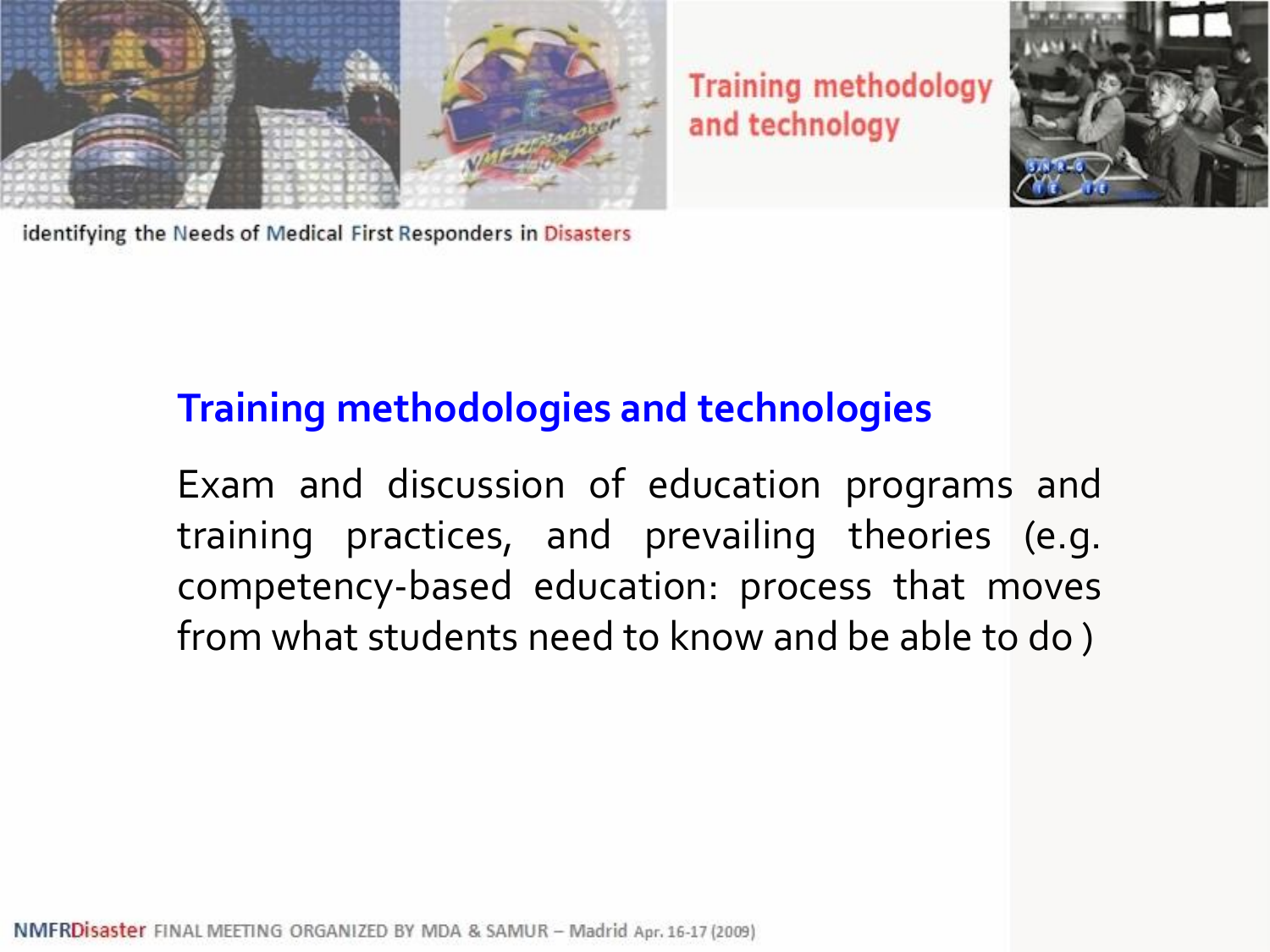



identifying the Needs of Medical First Responders in Disasters

It is therefore necessary to develop competencies that offer an overview of the situation and of interdependant activities for a mindful interrelation

> Institutional and legislative response aimed at coordinating the different forces (MIC, European modules, etc.).

NMFRDisaster FINAL MEETING ORGANIZED BY MDA & SAMUR - Madrid Apr. 16-17 (2009)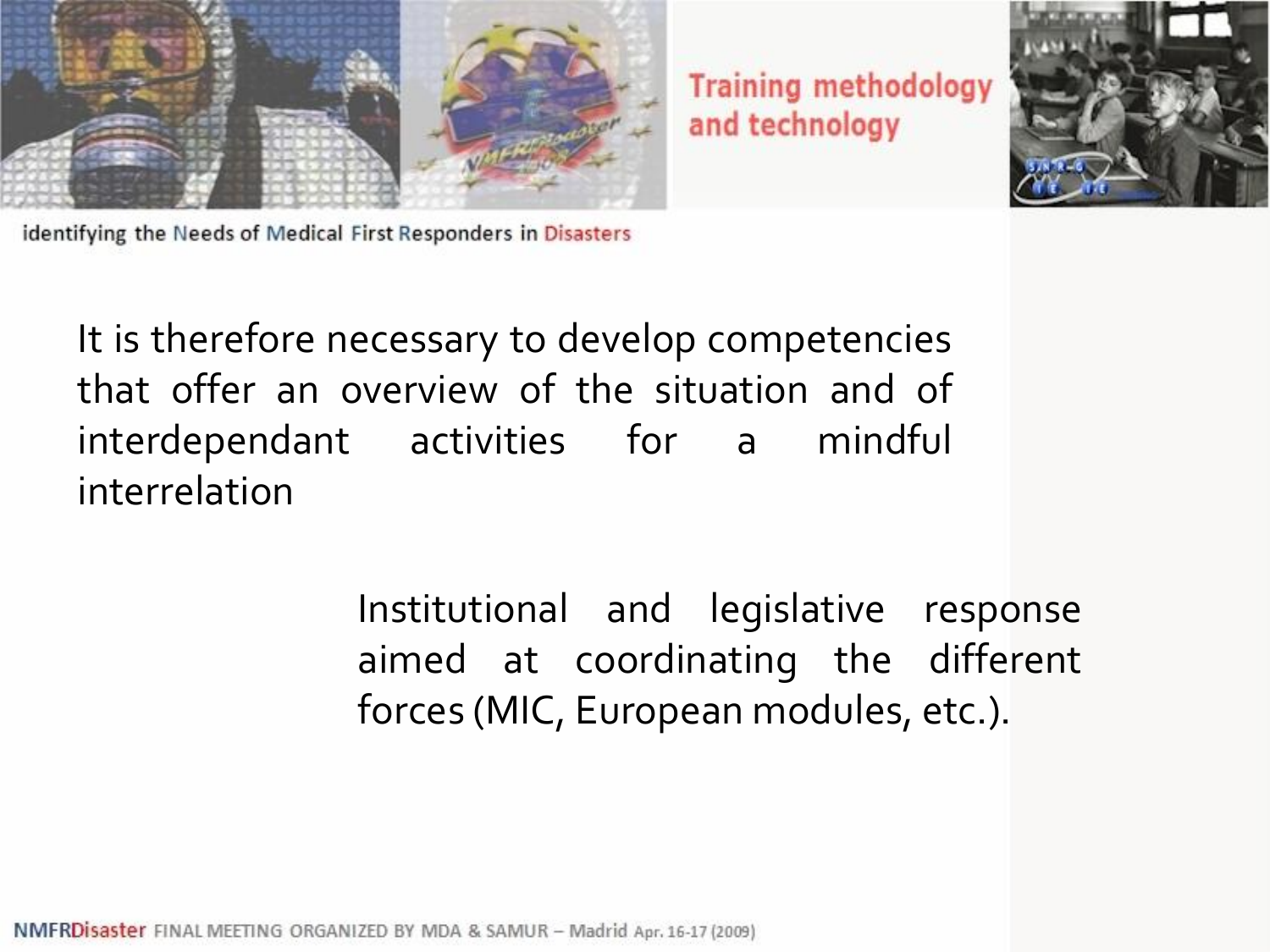



identifying the Needs of Medical First Responders in Disasters

# **Methodologies and tools**

The ability to manage emergencies well can be neither acquired fully in the classroom nor learned entirely by experience

> Cycle: combining classroom instructions and practical training, structuring the training course according to the level of participants, verifying if actions correspond to skills required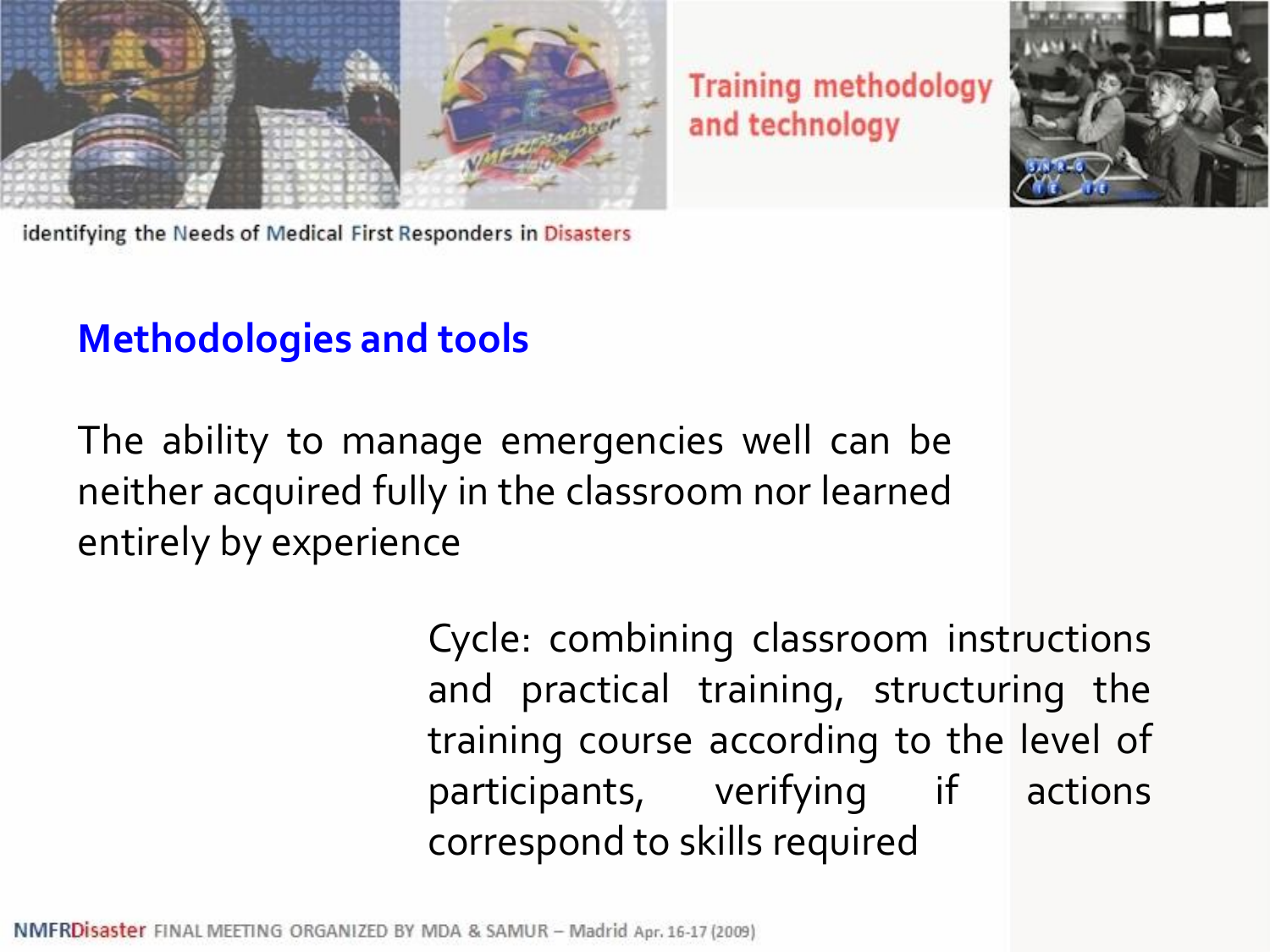



identifying the Needs of Medical First Responders in Disasters

Thus, each arrangement which tends towards the preservation of the stakeholder's integrity, both physical and psychological, will have to be part of a global action of integration in **human resources plans**

NMFRDisaster FINAL MEETING ORGANIZED BY MDA & SAMUR - Madrid Apr. 16-17 (2009)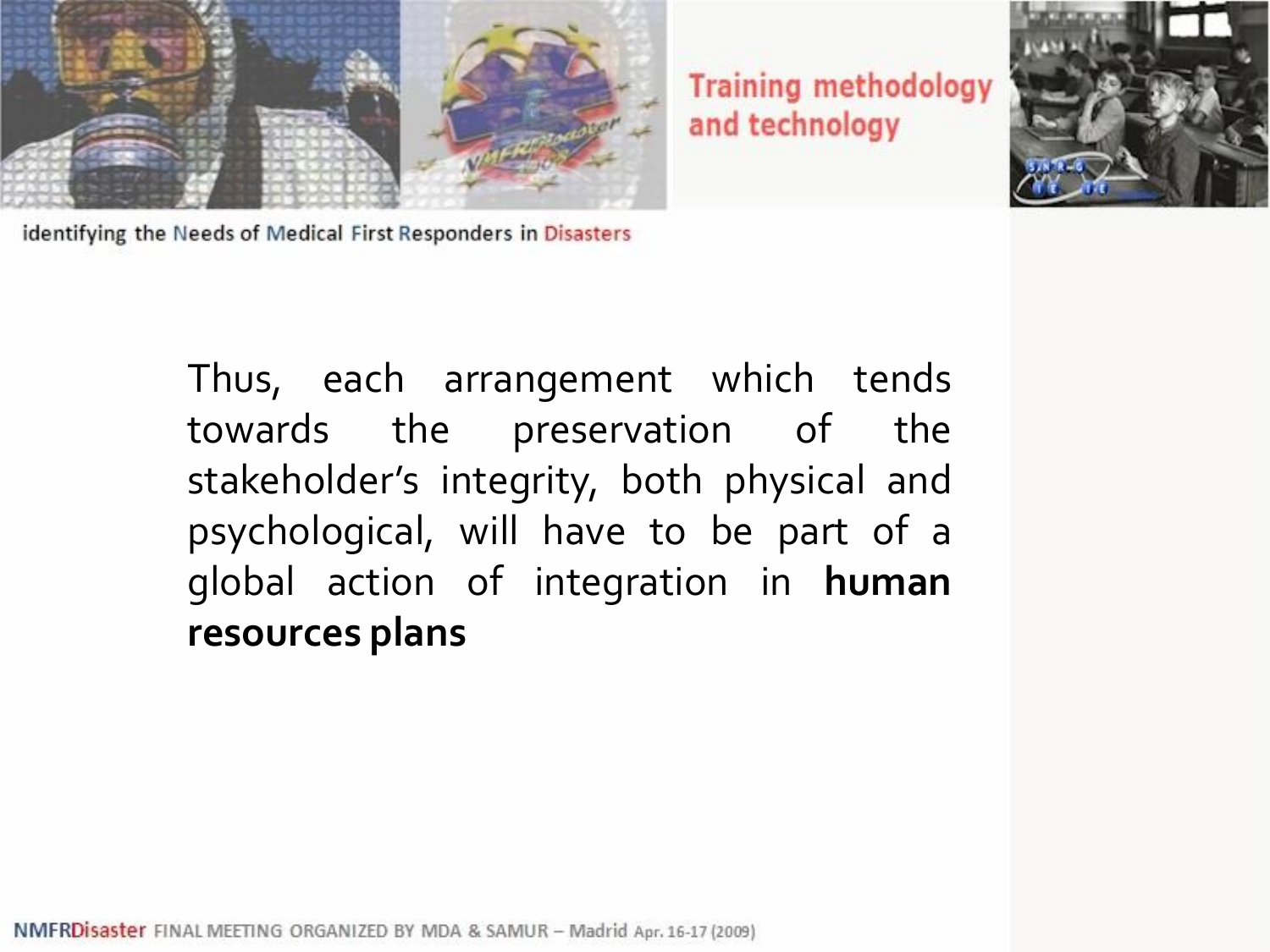



identifying the Needs of Medical First Responders in Disasters

## **Contents and standards**

There is a certain lack of consensus on what courses ought to contain and applicable standards

Emergency preparedness and medical education should converge on effective practices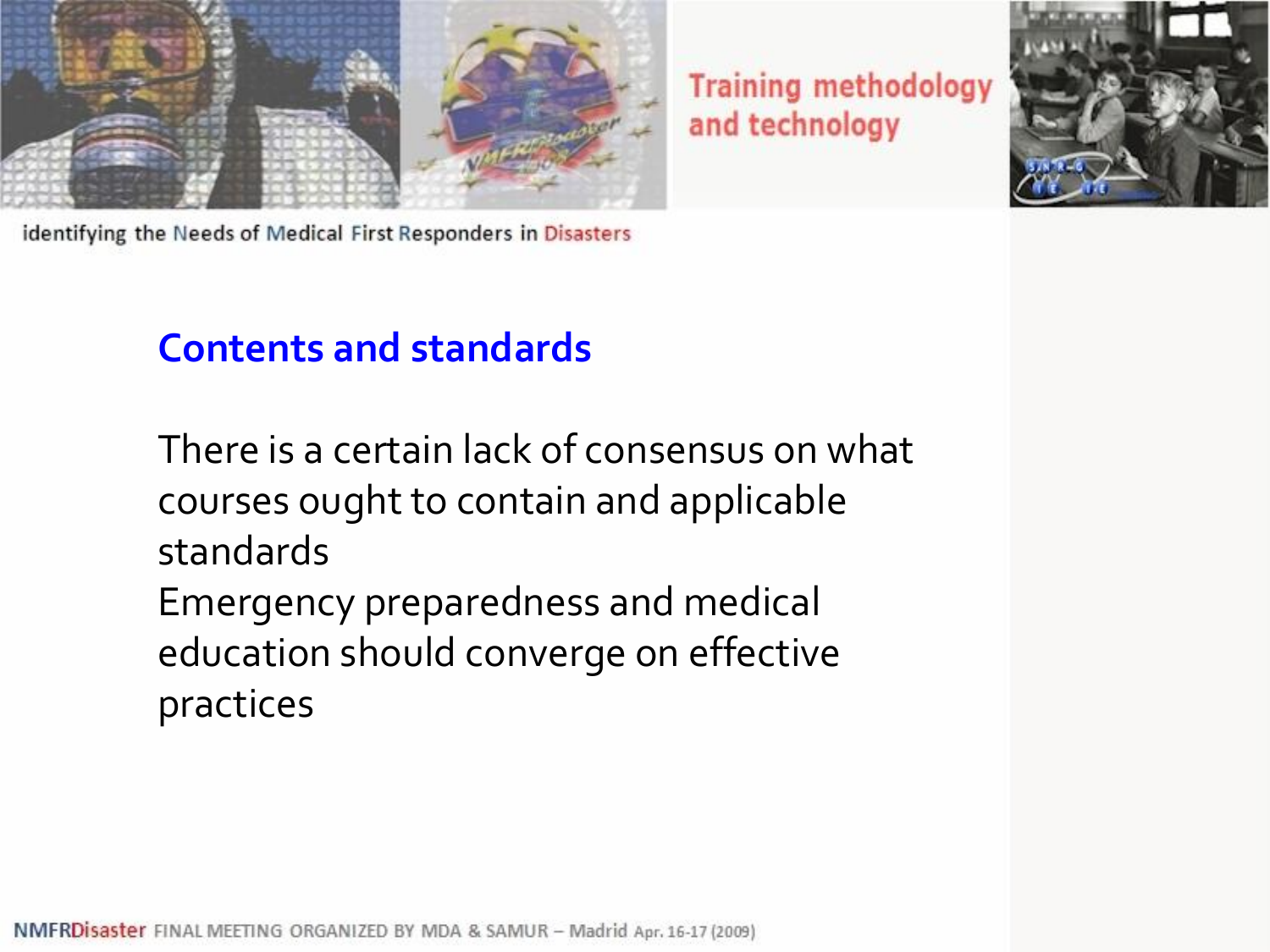



identifying the Needs of Medical First Responders in Disasters

# **Training offer**

Training courses for MFRs deal with different topics and can have different contents and duration

> Exam of tools and methodologies most frequently used to train MFRs (talble top, role playing, simulation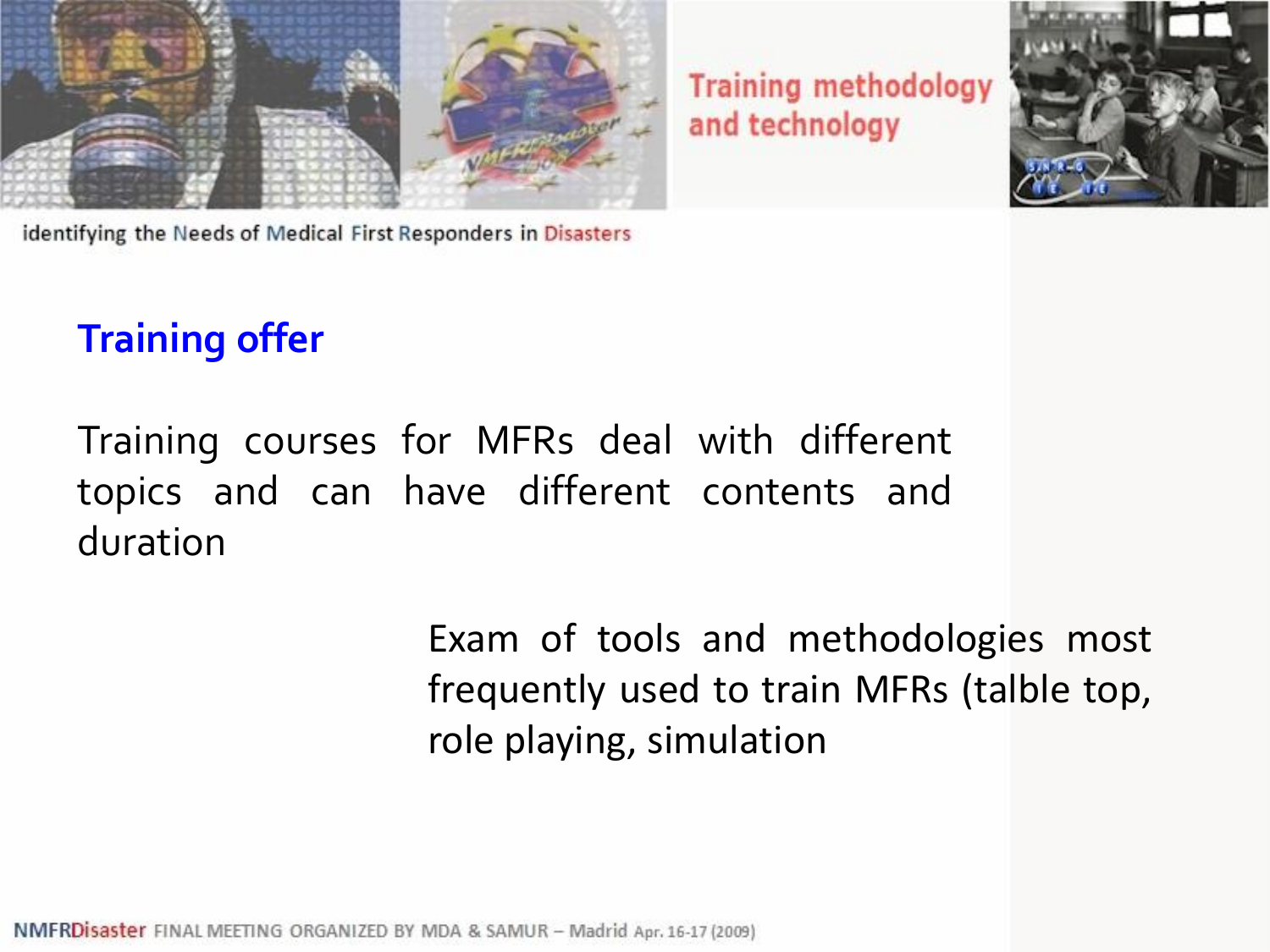



identifying the Needs of Medical First Responders in Disasters

The use of information technology for education elearning: it may encompass multiple formats and hybrid methods (using software, Internet, CD-ROM, online learning or any other electronic or interactive media).

Research has already examined potential and limits of e-learning, regarding both pedagogical and technological aspects but there are different conclusions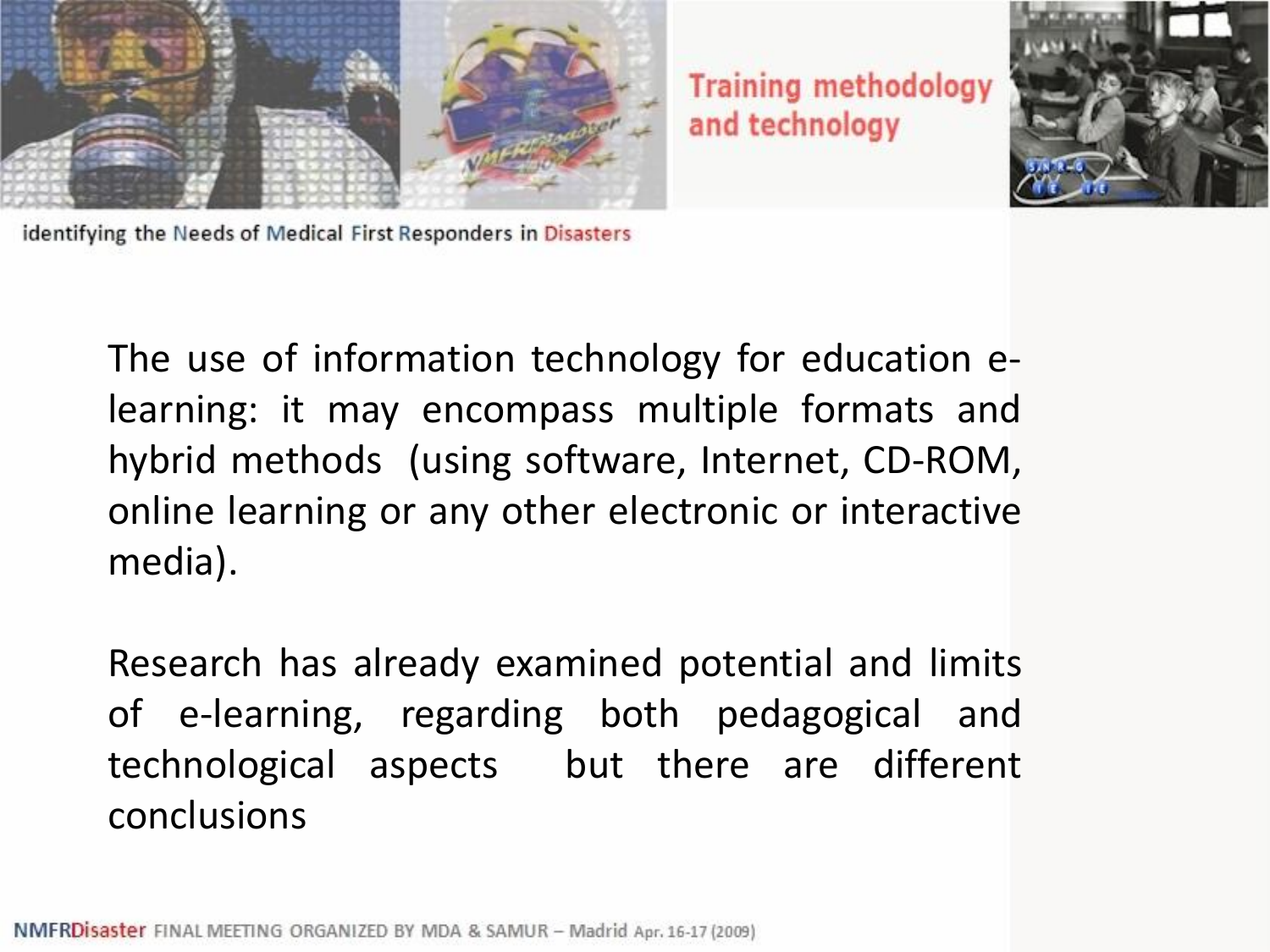

identifying the Needs of Medical First Responders in Disasters

# **Conclusions & future researches**

NMFRDisaster FINAL MEETING ORGANIZED BY MDA & SAMUR - Madrid Apr. 16-17 (2009)

**Training methodology** and technology

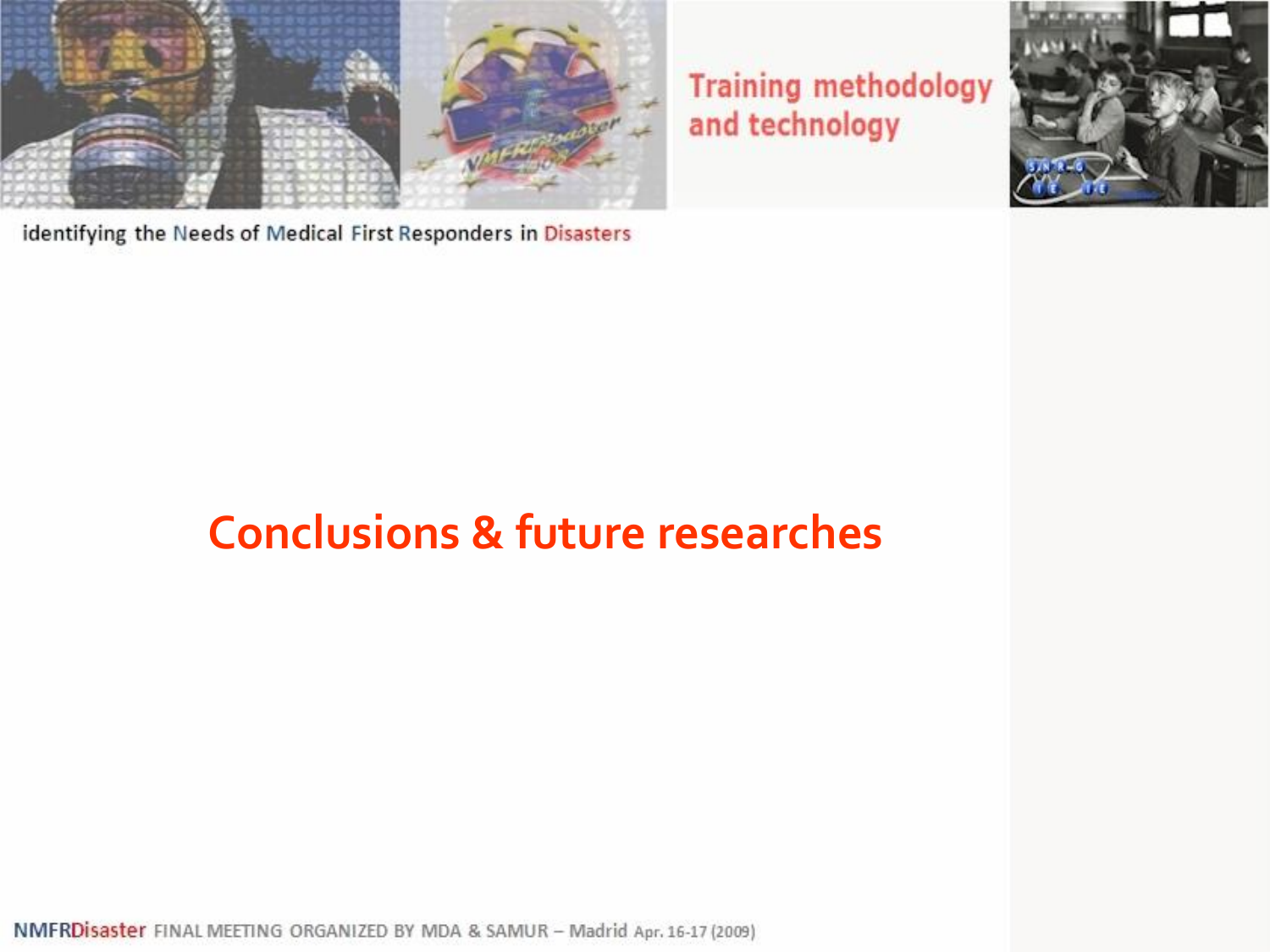



identifying the Needs of Medical First Responders in Disasters

## **Training efficacy**

MFR training was found to be highly diversified, in terms of duration, methods, contents, degrees, progression, etc. Hence, there is a need to adapt training to the tasks and responsibilities that rescuers must take on, and to consistently apply effective pedagogical systems and reference standards in this process.

NMFRDIsaster FINAL MEETING ORGANIZED BY MDA & SAMUR - Madrid Apr. 16-17 (2009)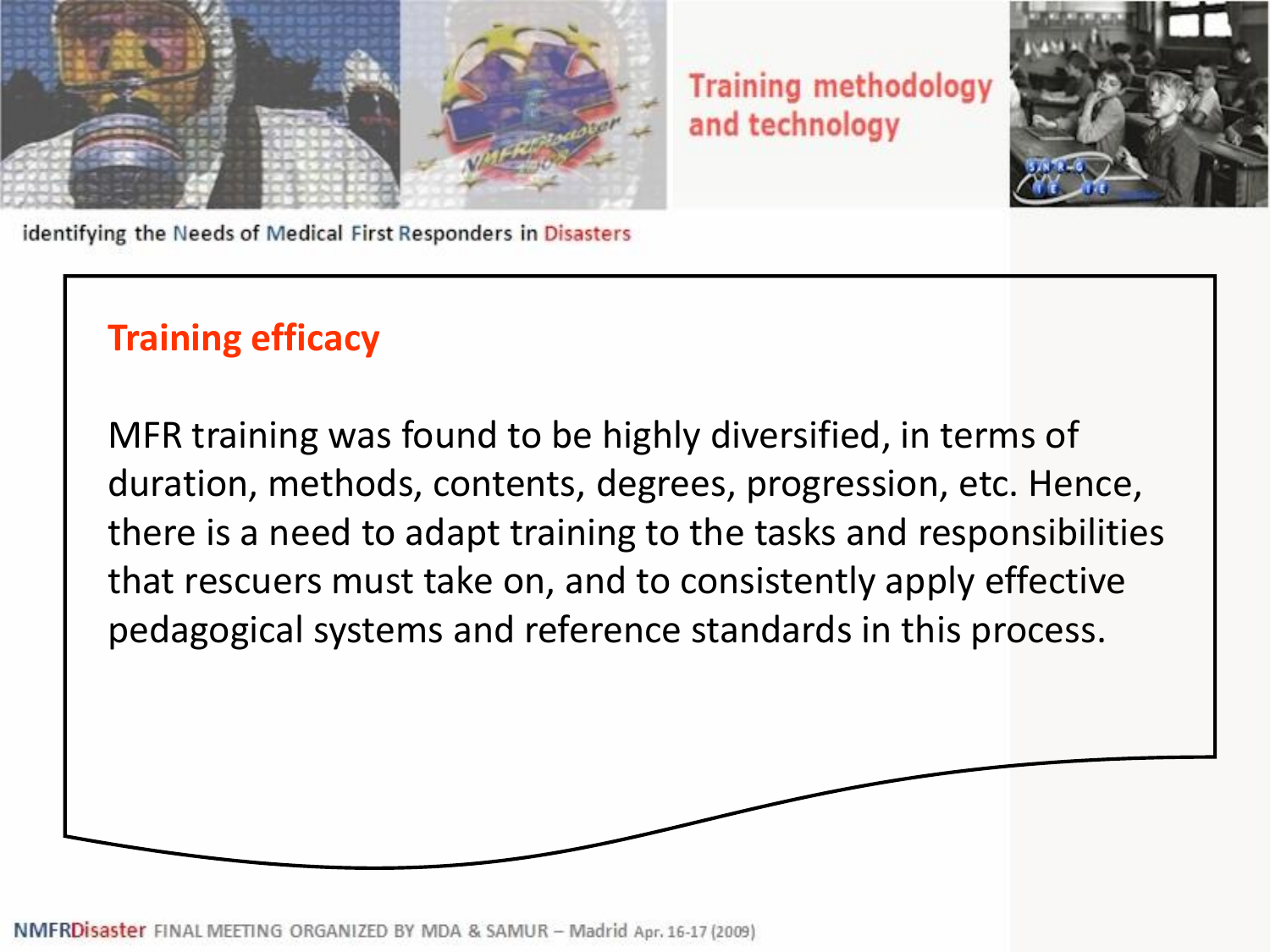



identifying the Needs of Medical First Responders in Disasters

## **Shared training**

Although the importance of team-coordinated emergency intervention was acknowledged, it was found that: few shared training occasions and programmes among the different bodies are held; the other forces' assignments are frequently not sufficiently clear; and that cooperation prevalently takes place by chain of command--rarely as a combined operation. This shortfall directly influences the efficacy of intervention and weakens collective competence of any organisation or group of organisations. Training plans should therefore multiply opportunities for shared training.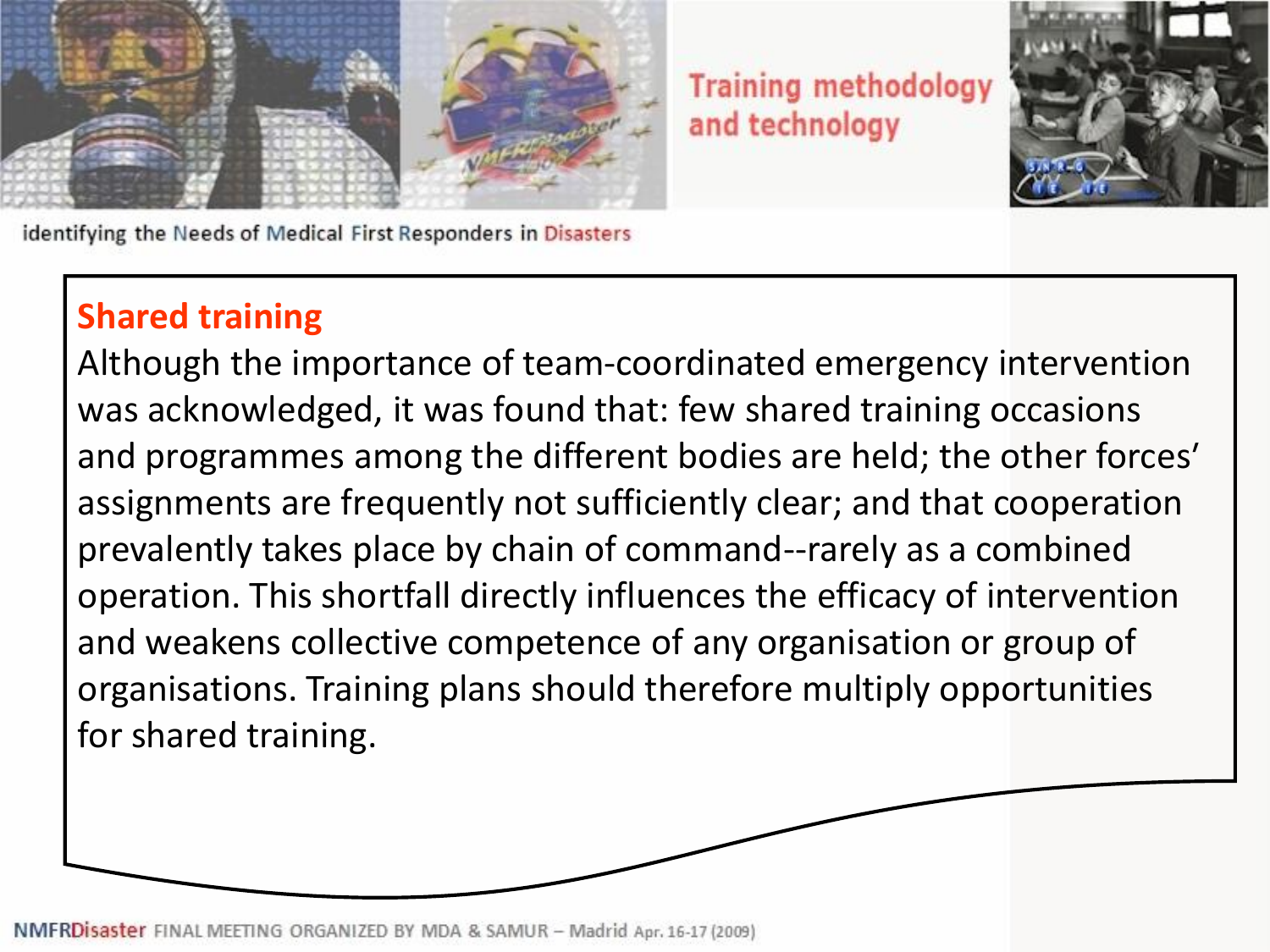



identifying the Needs of Medical First Responders in Disasters

#### **Pedagogical efficacy**

Data are currently lacking, as are the systematic evaluation of the pedagogical efficacy of the different instruments currently used in MFR training (e.g., simulations, table top.. ), and adequate assessment instruments for evaluating the efficacy of training for single participants and their capabilities. Further research in this field is therefore required, and instruments that can be easily used by rescuer trainers to modify training programmes and contents based on information obtained in such a way, must be developed.

NMFRDIsaster FINAL MEETING ORGANIZED BY MDA & SAMUR - Madrid Apr. 16-17 (2009)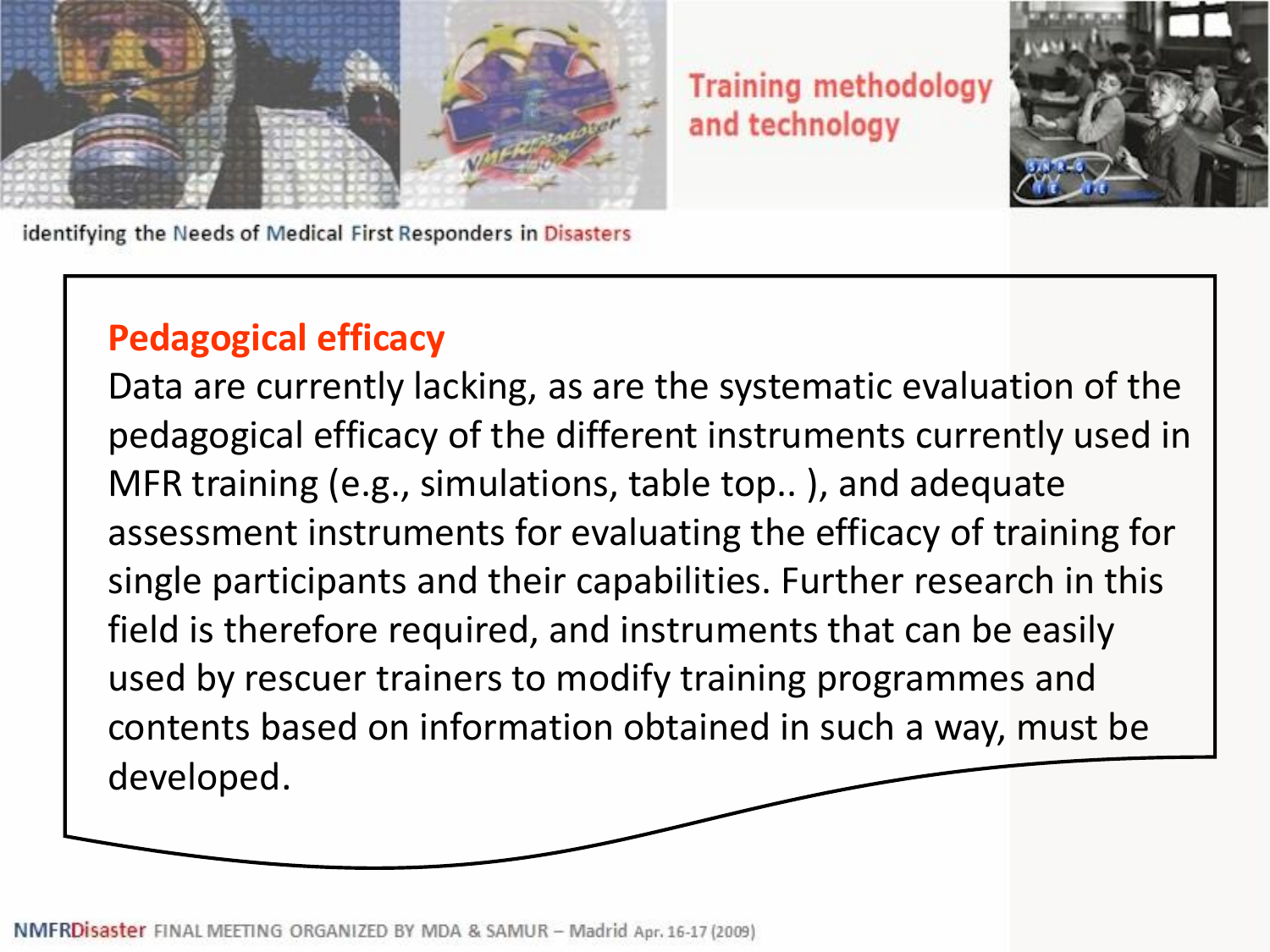



identifying the Needs of Medical First Responders in Disasters

#### **Awareness**

To make rescuers aware of the "burdens" and therefore, the psychosocial risks they will most probably be undergoing, training must develop courses to help rescuers recognize signs in themselves and their colleagues that indicate a need to seek psychological support. Bearing in mind the highly prevalent "superhero" model among first responders, this approach should make up an integral part of each emergency intervention organisation's culture of promoting rescuers' growth and wellbeing.

NMFRDIsaster FINAL MEETING ORGANIZED BY MDA & SAMUR - Madrid Apr. 16-17 (2009)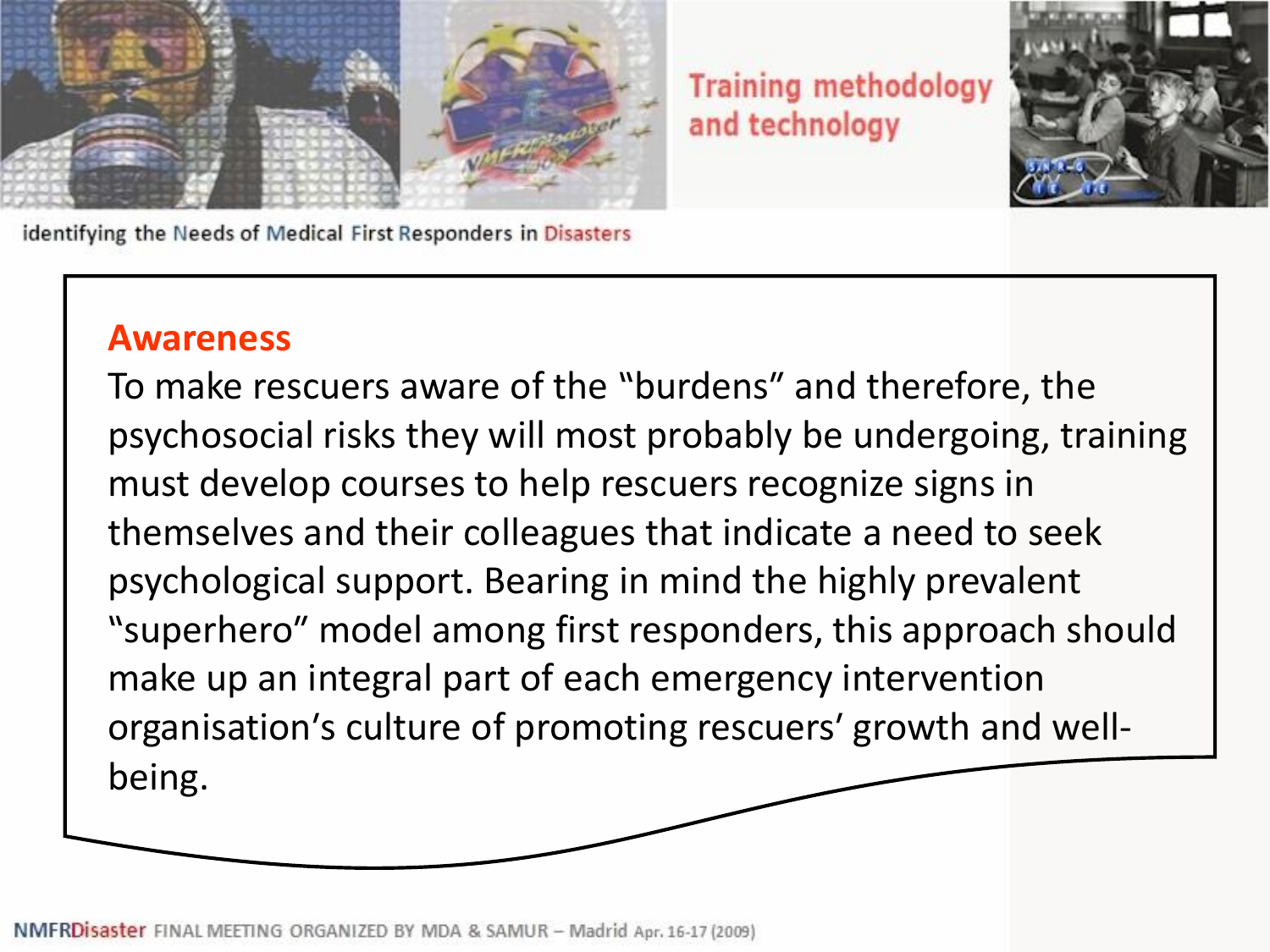

identifying the Needs of Medical First Responders in Disasters

#### **Training methodology** and technology